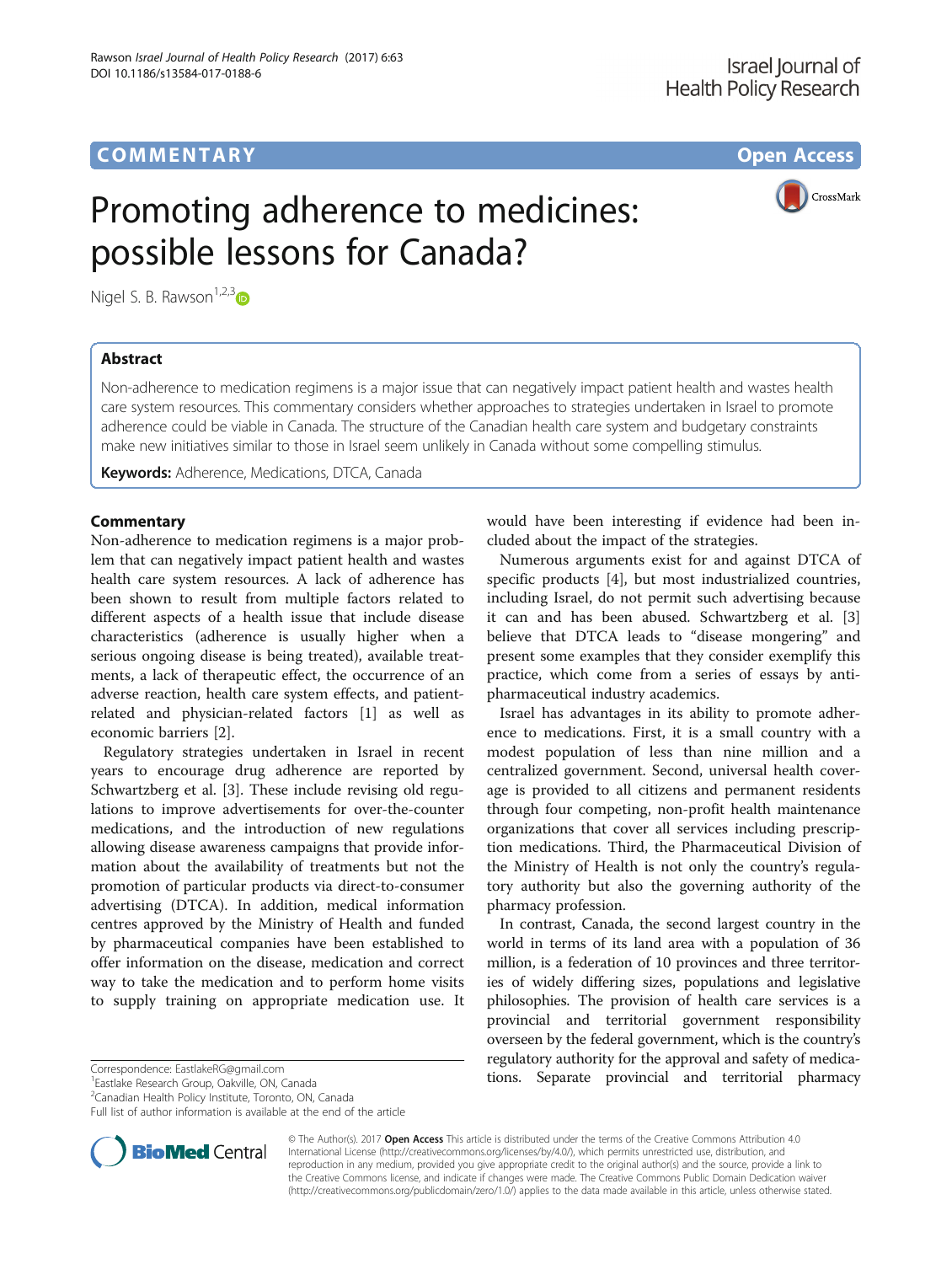regulatory bodies regulate the practice of pharmacy and operation of pharmacies in their respective jurisdictions.

Unlike every other country in the world with a universal government health insurance system for physicians, hospitalizations and laboratory services, Canadian federal, provincial and territorial governments do not cover all prescription drugs for patients in the community. Reimbursement for drugs is available through governmentfunded plans and private insurance paid for by individuals or cost-shared with employers, unions or associations.

Government drug plans, which offer a degree of insurance to about a third of Canadians, are mainly designed to provide coverage for seniors, social assistance recipients and some special groups, such as cancer patients, or when costs are deemed to be catastrophic. The government plans have a labyrinthine system of deductibles, copayments and premiums and, for many drugs, special or restricted access criteria or therapeutic substitution that result in variation in patient eligibility, outof-pocket expenses and coverage [[5](#page-2-0)]. These factors have led to significant inequalities in medication access and coverage across Canada.

Non-adherence has been demonstrated in Canada in the treatment of many chronic diseases, including those of the cardiovascular, respiratory, central nervous, gastrointestinal, skeletal and ocular systems. In some studies, a high proportion of patients have discontinued treatment after only one prescription. Most of these studies have been performed in a single province. Similarly, efforts to improve adherence have been provincially-focused, with most being short-term academic studies. This approach is typical of Canada when it comes to improving health care practices. Indeed, Bégin, a respected academic and a former federal Minister of Health, and her colleagues have called Canada "a country of perpetual pilot projects" [[6](#page-2-0)] where proven projects are seldom moved into stable, funded programs and the outcomes of pilot projects are rarely transferred across jurisdictions.

Canada does not permit DTCA of prescription medications, except for vaccines. Nevertheless, in 2000, a change in the interpretation of the policy governing advertising occurred without public or parliamentary debate that allows direct-to-consumer information advertisements, which state the drug's brand name without making health claims or inform consumers of new but unspecified treatment options [\[7\]](#page-2-0). These advertisements include ones that urge patients to ask for brand name medications rather than the generic versions to which public and private insurers often limit their coverage in order to contain costs; if patients ask for the brand name product, they may pay more for their prescription.

Since DTCA is legal in the United States and many Canadians watch American television channels and use

American internet sites, Canadians are, in reality, exposed to a high level of prescription brand name drug advertising. As a result, Canadians frequently become aware of new drugs that are available in the United States but, due to generally later regulatory submissions in Canada and longer times taken to review and approve new drugs by Health Canada [\[8\]](#page-2-0), are commonly available later (sometimes much later) in Canada. This often raises concerns among Canadian patients seeking medications for conditions for which current therapy does not exist or has limited effectiveness.

## Conclusions

The Government of Canada could introduce regulations that would require more strictly controlled advertisements, although Canadians would continue to be exposed to American influences. Canadian pharmacy and medical schools have drug information centres, but they are frequently underfunded and their services are generally limited to health care professionals. Provincial and territorial governments could establish larger and better resourced third party medical information centres, like those in Israel, to provide disease, medication and appropriate use information and to perform home visits to supply training on medication use.

However, the legislative structure of Canada and its health care system and the lack of a national plan that provides insurance coverage for all drugs to all residents, together with budgetary constraints, make new initiatives of this kind seem unlikely. Nevertheless, the everincreasing costs of medications and the need to maximize the benefits of medications paid for by public and private insurers may eventually provide enough motivation for a coordinated public-private insurance program to promote medication adherence.

#### **Abbreviations**

DTCA: Direct-to-consumer advertising

## Acknowledgements

Not applicable.

#### Funding

Not applicable.

#### Availability of data and materials

Not applicable.

Ethics approval and consent to participate Not applicable.

#### Consent for publication

Not applicable.

#### Competing interests

The authors declare that they have no competing interests.